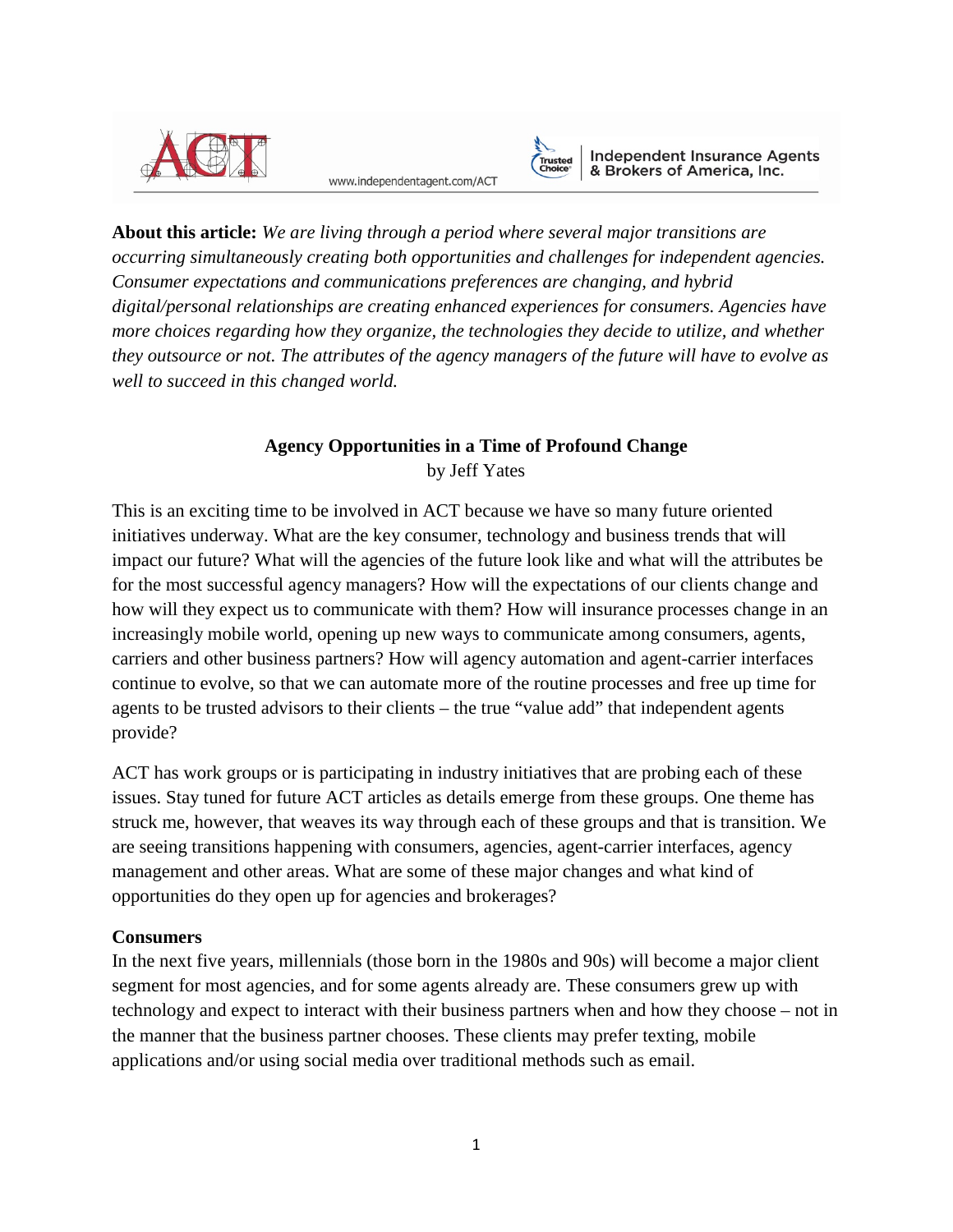The desire to have communications choices is not confined to just millennials, however. We are witnessing this transition in communications preferences across all the generations to some extent, requiring innovative agencies to offer several communications options to their clients and to begin to maintain these preferences in their systems. Agencies have the challenge of managing multiple forms of communications with clients at varying stages of transition to new communication methods. Agency management system vendors will need to make it easy for agents to retain these preferences in their systems and to integrate with all of the innovative forms of communication, so that agents can easily keep a record of these conversations.

Consumers increasingly want to be able to go online to do research and perform other selfservice transactions when they want to, as well as to consult with an agent when appropriate. It is "both/and," not "either/or." In fact, having a personal connection with the client is becoming even more important at this time of growing mistrust of large institutions and government, and independent agents excel at creating these relationships. Agencies, however, will need to free themselves up significantly from routine processes using automation and potentially outsourcing, so they can truly focus on creating enduring relationships as trusted advisors.

### **"Era of Experience"**

At the Fall Big "I" Leadership Conference, Dr. James McQuivey of Forrester Research discussed how we have entered the "Era of Experience" where personal customer relationships are being *enhanced* by digital components that add value. For example, if an agency has contractor clients, having the ability for those contractors to issue routine Certificates of Insurance on the agency's website, 24/7, according to preset agency parameters, is a highly valued enhancement to the traditional agency relationship. Another example is provided by those agencies which kept their clients well informed during the disasters we experienced last year using social media, taking advantage of its capability to deliver multiple messages to a broad audience instantly.

McQuivey emphasizes that the personal relationship based on trust remains a core part of these evolving digital/personal relationships. The opportunity and challenge for agencies are to use digital tools to enhance the relationships they provide their clients, while using the automation provided to them by their agency management systems, Download, Real Time and electronic filing to free up their staffs to develop a binding personal connection with each client.

#### **DemographicChanges**

We continue to see a major transition in many of our communities to a more diverse population. The opportunity and challenge for independent agencies are to be able to reach out to and develop personal relationships with these different groups. Some agencies are hiring producers from the various ethnic groups found in their community because these producers understand the culture of their particular groups, speak the language and know how they want to interact with the agency – whether they want to come to the agency, have agents visit them, or deal remotely using email, the phone and the other digital communications offered by the agency.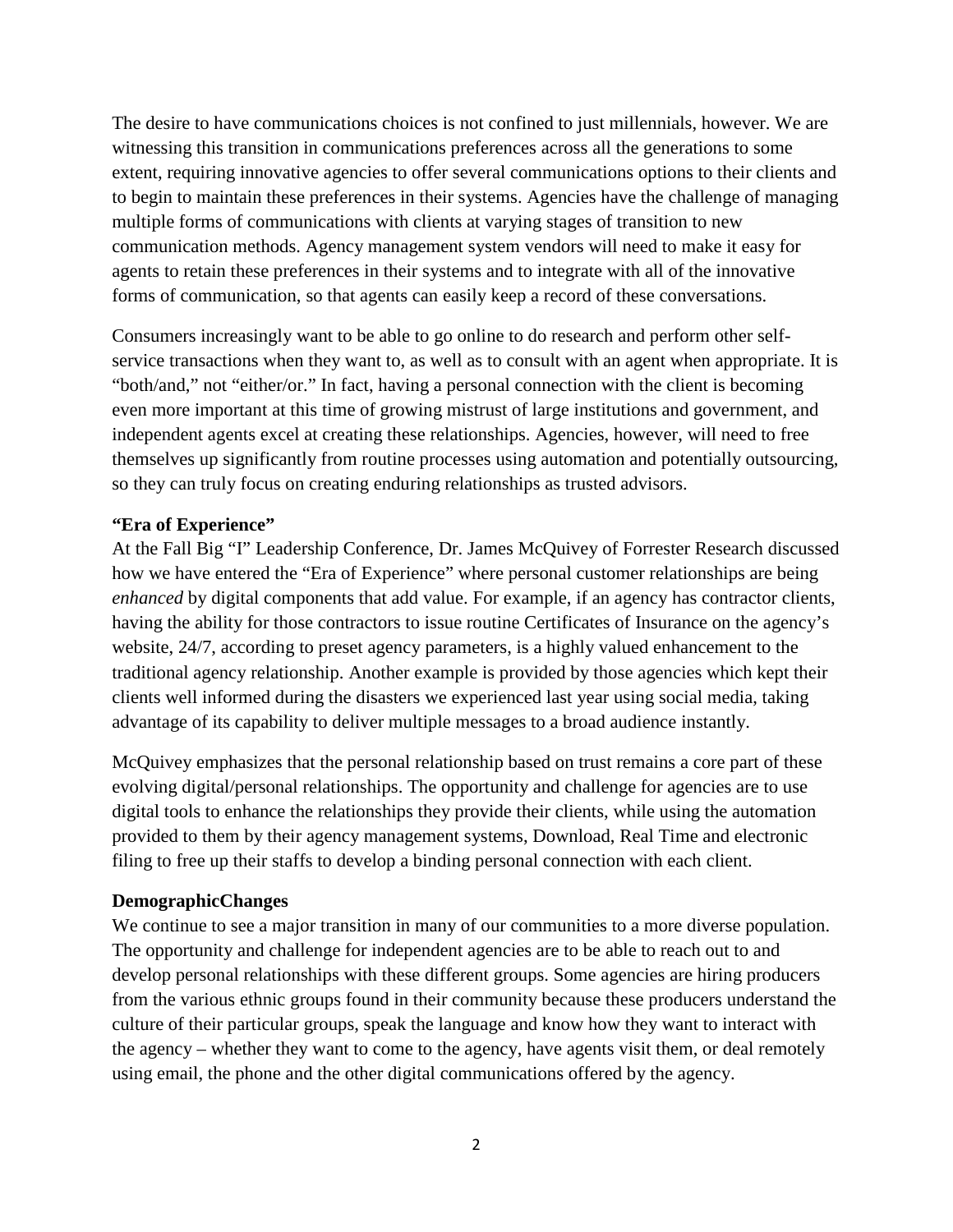#### **Changes in Agencies**

It is sobering to realize that over the next 10 years, as many as 50% of current agency employees and principals will have retired. How can agencies create an attractive work environment for the future generations who expect to have efficient and integrated technologies available to them?

Agencies have more choices than ever before in how they organize for the future. They are able to decentralize into very local offices to be even closer to consumers, because of technology that can bind multiple offices together and allow producers and other employees to operate from anywhere. In today's mobile world, we are starting to see producers in the field almost 100% of the time, using the agency office only when needed for conferences. Many agency employees are able to do their work from home, opening up new opportunities to hire employees who want and need a more flexible work environment.

We are seeing a major trend among businesses in general to outsource functions to third parties that are highly efficient and expert in given areas. These outsourcing firms may employ domestic and/or foreign workers. We are likely to see agencies outsource more in the future, as they have already started to do with their technology and routine processing such as policy and download checking.

#### **The Challenge to Agency Managers**

The requirements for effective agency management are also evolving. Agency strategic planning has become more important today as agencies have more options with regard to how they will organize and operate in the future. Managers will also have to take advantage of more business intelligence tools in order to effectively manage a more distributed workforce and potentially outsourced non-core functions.

The Managers of the future will also have to think through how they will create an online brand and digital/personal relationship with their clients that effectively differentiates their agency from their competitors. In addition, these managers will need to use their technology to the fullest, so that routine processes are automated to the maximum extent possible and their employees have the time to develop lasting personal relationships with their clients.

ACT's Agencies of the Future Work Group has started to discuss what it believes will be the critical attributes of tomorrow's successful agency managers. These attributes include leadership skills (managing a business, not just an insurance technician), strategic thinking, anticipatory, agile, knowledgeable, social, knowing your consumer, good marketing and sales skills, having a communications plan (clear brand positioning), efficient processes, and financial management.

Not only is this an exciting time for ACT as a forum where many of these defining issues are being discussed; it is an exciting time to be an independent agent. Creating that personal connection and relationship is becoming more and more important to today's consumer and independent agents excel in this arena. At the same time, agencies have more choices available